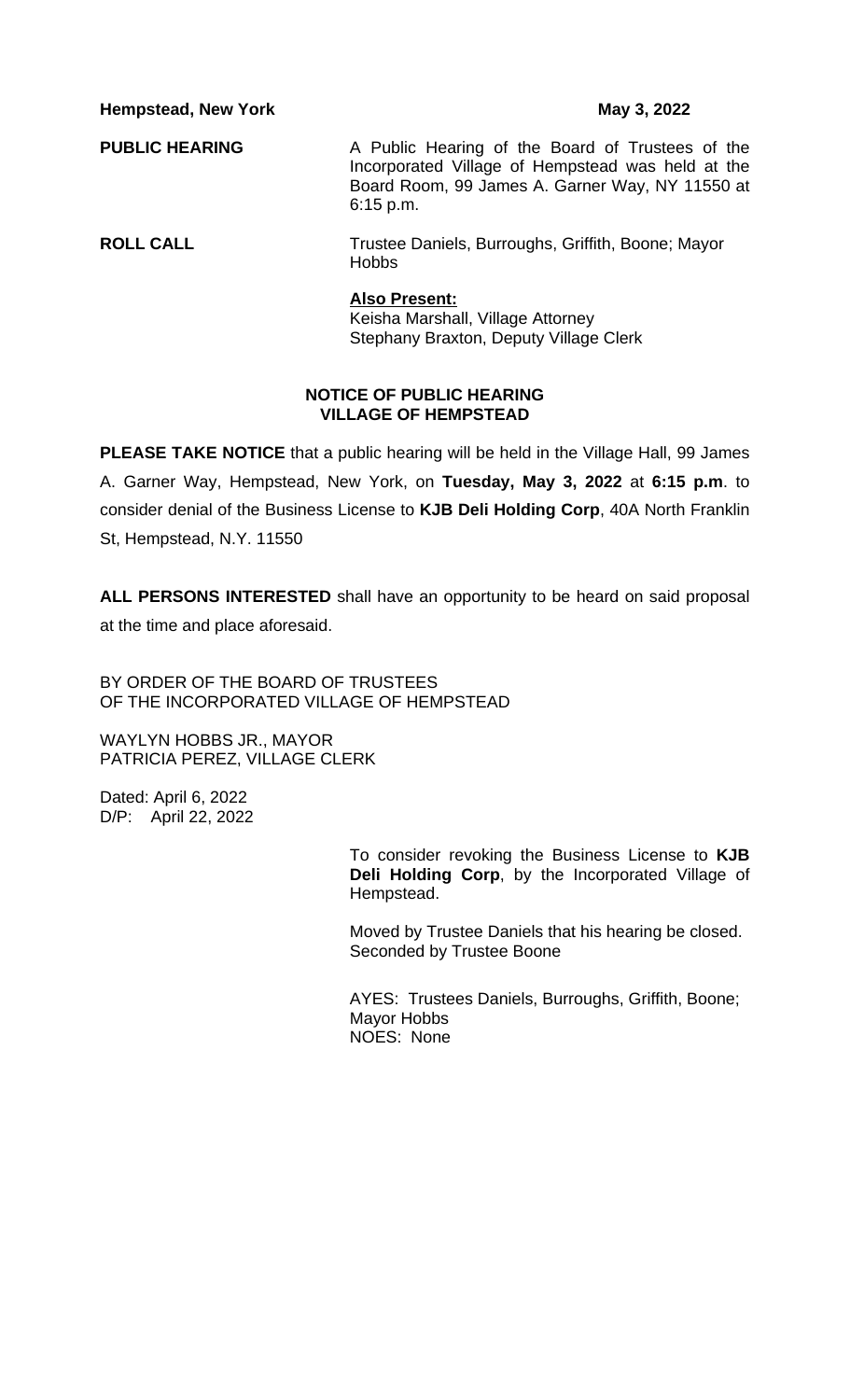| <b>Hempstead, New York</b>                            | May 3, 2022                                                                                                                                                            |
|-------------------------------------------------------|------------------------------------------------------------------------------------------------------------------------------------------------------------------------|
| <b>REGULAR MEETING</b>                                | A Regular Meeting of the Board of Trustees of the<br>Incorporated Village of Hempstead was held at the<br>Board Room, 99 James A. Garner Way, NY 11550 at<br>6:30 p.m. |
| <b>ROLL CALL</b><br><b>PRESENT</b><br><b>VIA ZOOM</b> | Trustee Griffith, Boone; Mayor Hobbs<br><b>Trustee Daniels, Burroughs</b>                                                                                              |
|                                                       | <b>Also Present:</b><br>Keisha Marshall, Village Attorney<br>Stephany Braxton, Deputy Village Clerk                                                                    |
| <b>EXECUTIVE SESSION</b>                              | Moved by Trustee Boone to enter into an executive<br>session regarding a pending litigation settlement and<br>a personnel matter.                                      |
|                                                       | Time $6:41$ pm<br>Seconded by Trustee Griffith.                                                                                                                        |
|                                                       | AYES: Trustees Daniels, Burroughs, Griffith, Boone;<br><b>Mayor Hobbs</b><br>NOES: None                                                                                |
|                                                       | Moved by Trustee Boone to come out of executive<br>session.                                                                                                            |
|                                                       | Time 6:51 pm                                                                                                                                                           |
|                                                       | Seconded by Trustee Griffith                                                                                                                                           |
|                                                       | AYES: Trustees Daniels, Griffith, Boone; Mayor<br><b>Hobbs</b>                                                                                                         |
|                                                       | NOES: None<br><b>ABSENT: Trustee Burroughs</b>                                                                                                                         |
| <b>EXECUTIVE SESSION</b>                              | The Board wishes to approve pending litigation<br>settlement that was discussed in Executive session.                                                                  |
|                                                       | Moved by Trustee Boone<br><b>Seconded by Trustee Griffith</b>                                                                                                          |
|                                                       | AYES: Trustees Daniels, Griffith, Boone; Mayor<br><b>Hobbs</b><br>NOES: None<br><b>ABSENT: Trustee Burroughs</b>                                                       |
| <b>EXECUTIVE SESSION</b>                              | The Board wishes to approve personnel matter that<br>was discussed in Executive Session.                                                                               |
|                                                       | Moved by Trustee Boone<br><b>Seconded by Trustee Griffith</b>                                                                                                          |
|                                                       | AYES: Trustees Daniels, Griffith, Boone; Mayor<br><b>Hobbs</b><br>NOES: None<br><b>ABSENT: Trustee Burroughs</b>                                                       |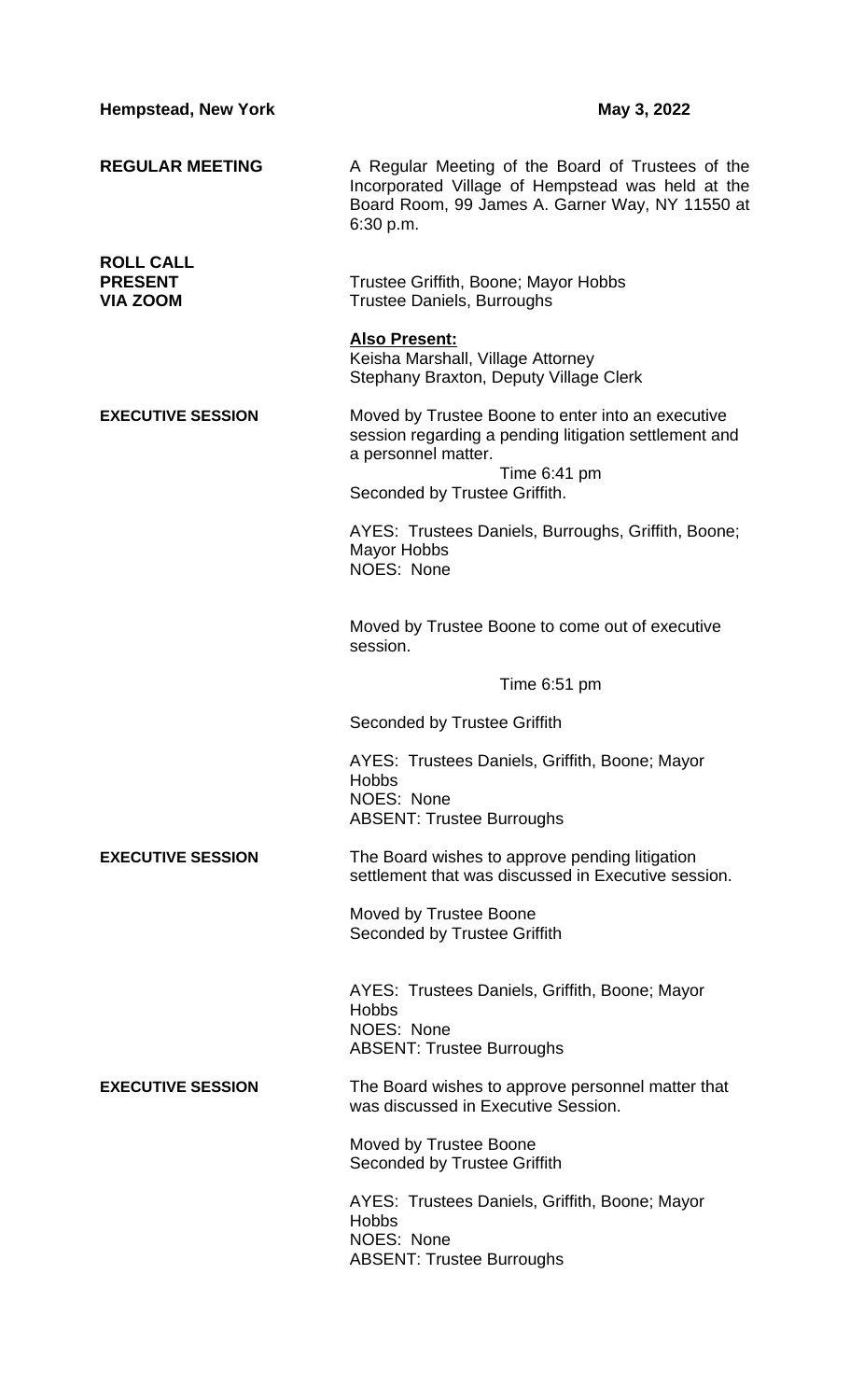**PROCLAMATION**

**DR. GATES DAY** Clerks offers the following resolution for adoption:

**WHEREAS,** Dr. David B. Gates, II, a local civil rights activist, religious leader, community supporter, and an advocate for educational excellence contributed and sacrificed to make a difference for the Hempstead community; and

**WHEREAS**, Dr. David B. Gates, II, developed and motivated individuals to be the best they can be; and

**WHEREAS,** Dr. David B. Gates, II served as an example to all residents through his high level of personal achievement, leadership and powerful approach has made the Village of Hempstead very proud; and

**WHEREAS**, The Inc. Village of Hempstead recognizes Dr. David B. Gates, II for his visionary leadership and distinguished service; and

**NOW THEREFORE**, I, Waylyn Hobbs, Jr., Mayor of the Incorporated Village of Hempstead do hereby announce and proclaim to all citizens that **April 30**, is **Dr. David B. Gates, II Day**.

\_\_\_\_\_\_\_\_\_\_\_\_\_\_\_\_\_\_\_\_\_\_\_ Mayor Waylyn Hobbs Jr.

Presentation of activities report by the public bodies of the Incorporated Village of Hempstead and have been submitted to the Board & are available on the village website.

Recreation and Parks Commission – Chairperson Vanessa Henry

Personal Service Wireless Facilities Board – Zoning Officer Deloris Mc Queen

Hempstead Library Board – Irene Duszkiewicz, Library Director

Traffic Safety Board – Lt. Kirichenko / Chairperson Mary Burns

Board of Zoning Appeals – Chairman Danny Leo

Planning Board – Chairperson Kennetha Pettus

Hempstead Housing Authority – Chairman Shereen Goodson

Community Development Agency – Commissioner Danielle Oglesby

Electrical Board – Ronald Magarie

Plumbing Board – Chairperson Kelly Magee

Historian - Reine Bethany

Hempstead Chamber of Commerce – Belinda Watkins

**ACCEPTANCE OF MINUTES** Clerks offers the following resolution for adoption:

Moved by Trustee Daniels that the reading of the minutes of the **Regular meeting** of **April 19, 2022** be dispensed with and that they be accepted as reviewed.

Seconded by Trustee Boone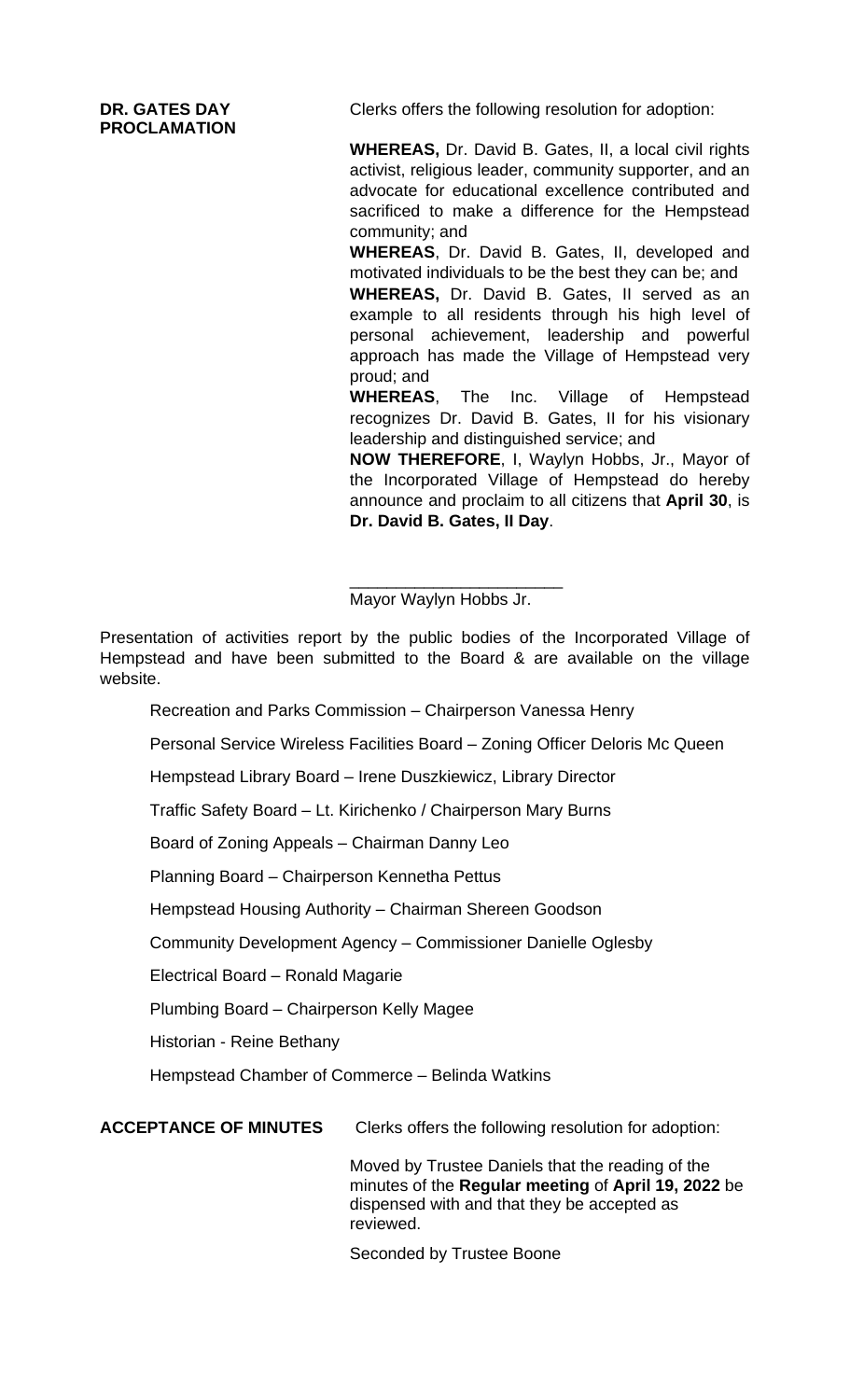AYES: Trustees Daniels, Griffith, Boone; Mayor Hobbs NOES: None ABSENT: Trustee Burroughs

**AND PERMIT APPLICATIONS** 

**APPROVAL OF** Clerk wishes to report that Mayor Hobbs & Deputy **MISCELLANEOUS LICENSE** Mayor Daniels have approved miscellaneous **AND PERMIT APPLICATIONS** Business licenses as reviewed

#### **GENERAL BUSINESS:**

Kobi Auto Collision and Paint Center Inc. Yacor Zeituny 63 Smith Street

Victor Deli & Grocery Victor G. Santana 148 Henry Street

Perfections Beauty Salon Clairina Rene Poteau 312 Jerusalem Ave

Tres Sabores Restaurant Alex Martinez 77 Main Street

El Rancho Catracho Restaurant Nacis Santos 131 Jackson Street

The Family Barbershop NY Inc. Seferino Baez-Garcia & Juan Carlos Hernandez 274 Jerusalem Ave

Shahd Mini Market Inc. Dba Galilee Mini Market (Change of Owner) Asem Noman 235 South Franklin Street

Hercules Restaurant Inc. Benjamin Hercules & Rina Calderon 226 South Franklin Street

Excelencia Barber Shop Inc. Jennifer Reyes 400 Fulton Ave Ste. F

Behavioral Intervention Psychological Services P.C. Dr. Kimberly Shamoun 22 West Columbia Street

### **LANDSCAPING:**

Y & S Landscaping Salustiano Rodriguez 17 Washburn Ave Freeport 11520

JFE Landscaping Inc. Jorge A. Mancia 62 Lincoln Ave Roosevelt 11575

A & M Landscaping Mark Carmichael 69 Prospect Street Roosevelt 11575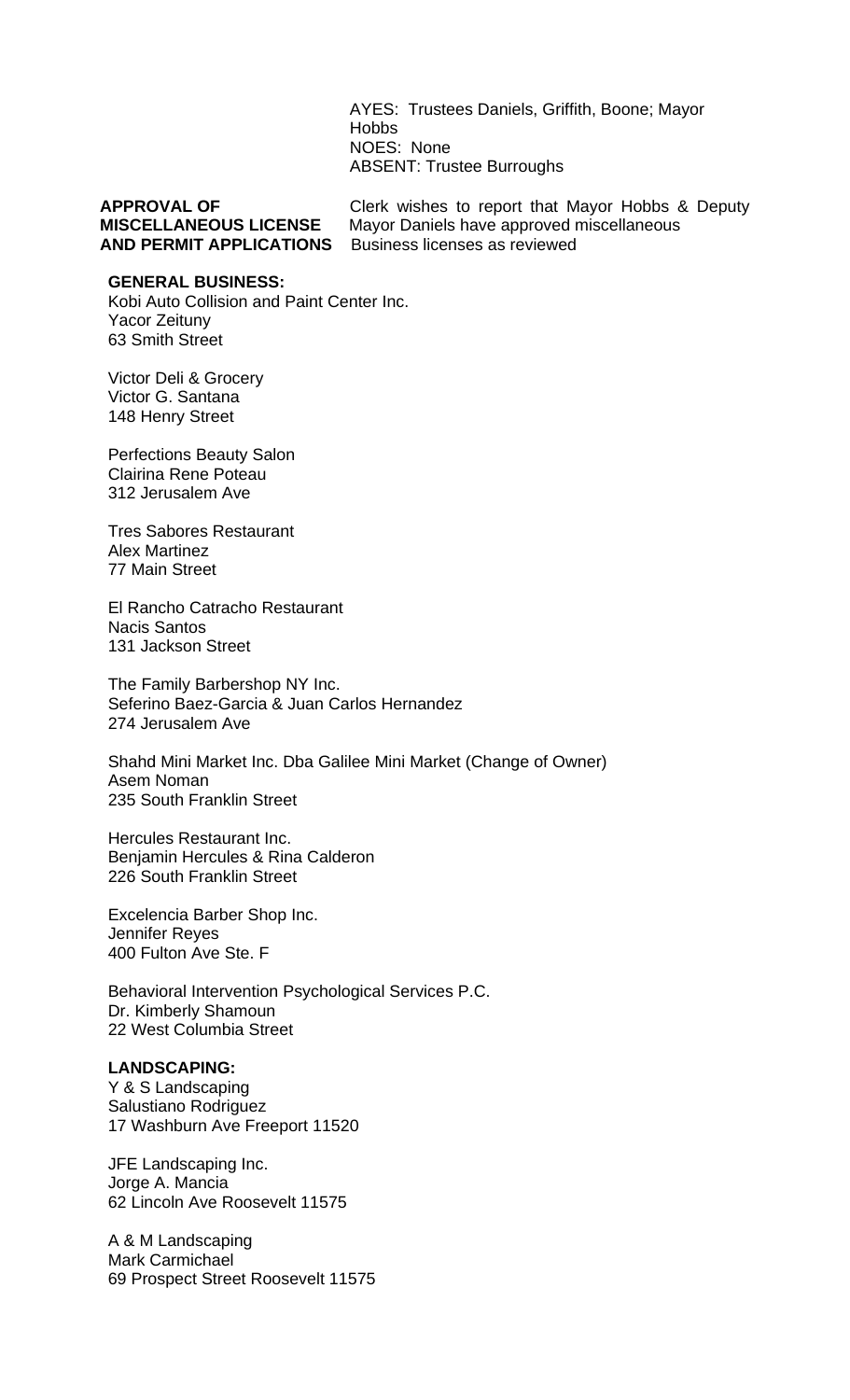**JUSTICE COURT (Monthly Report submitted by Village Justice Brianna A. Vaughan)**

Report of the Village Justice for the month of **March 2022**

| Total number of cases before the court       | 3,268        |
|----------------------------------------------|--------------|
| Total monies remitted to Village Comptroller | \$329,814.85 |

(Copy of this report is on file in the Village Clerk's Office and may be viewed by the public during office hours.)

**176 FRONT ST.** Clerks offers the following resolution for adoption:

**WHEREAS**, litigation was instituted against the Incorporated Village of Hempstead in the Supreme Court, County of Nassau, State of New York, under Consolidated Index No. 405401/19 in case entitled "In the Matter of 67 Newmans Realty LLC, Petitioner, against The Board of Assessors and/or The Assessor of the Village of Hempstead and The Board of Assessment Review, Respondents" to resolve the issue of the true assessment, both retroactively and prospectively, for the 2018/19 through 2021/22 tax years, for real property tax purposes, for the premises described as Section 35, Block 328-01, Lot 448, known as 176 Front Street Hempstead, New York 11550; and

**WHEREAS**, by proposed Stipulation of Settlement, subject to the approval of this Board, the Village has agreed to refund to 67 Newmans Realty LLC, owner of 176 Front Street a total of \$1,700.00, to resolve the issue of the true tax assessment for the 2018/19 through 2021/22 tax years, payable in one lump sum payment within 90 days of the Village's receipt of the certified order and Judgment that effectuates this settlement with verified claim form and proof of payment of taxes for all tax years;

**NOW, THEREFORE, BE IT RESOLVED**, by the Board of Trustees of the Incorporated Village of Hempstead, that the Village refund to 67 Newmans Realty LLC, owner of 176 Front Street a total of \$1,700.00, to resolve the issue of the true tax assessment for the 2018/19 through 2021/22 tax years, payable in one lump sum payment within 90 days of the Village's receipt of the certified order and Judgment that effectuates this settlement with verified claim form and proof of payment of taxes for all tax years; and

**BE IT FURTHER RESOLVED**, that, upon payment of the total refund, the certiorari tax proceedings brought on behalf of 67 Newmans Realty LLC, owner of 176 Front Street, Hempstead, New York 11550, for the 2018/19 through 2021/22 tax years, shall be discontinued with prejudice and that no costs or disbursements shall be awarded to either party; and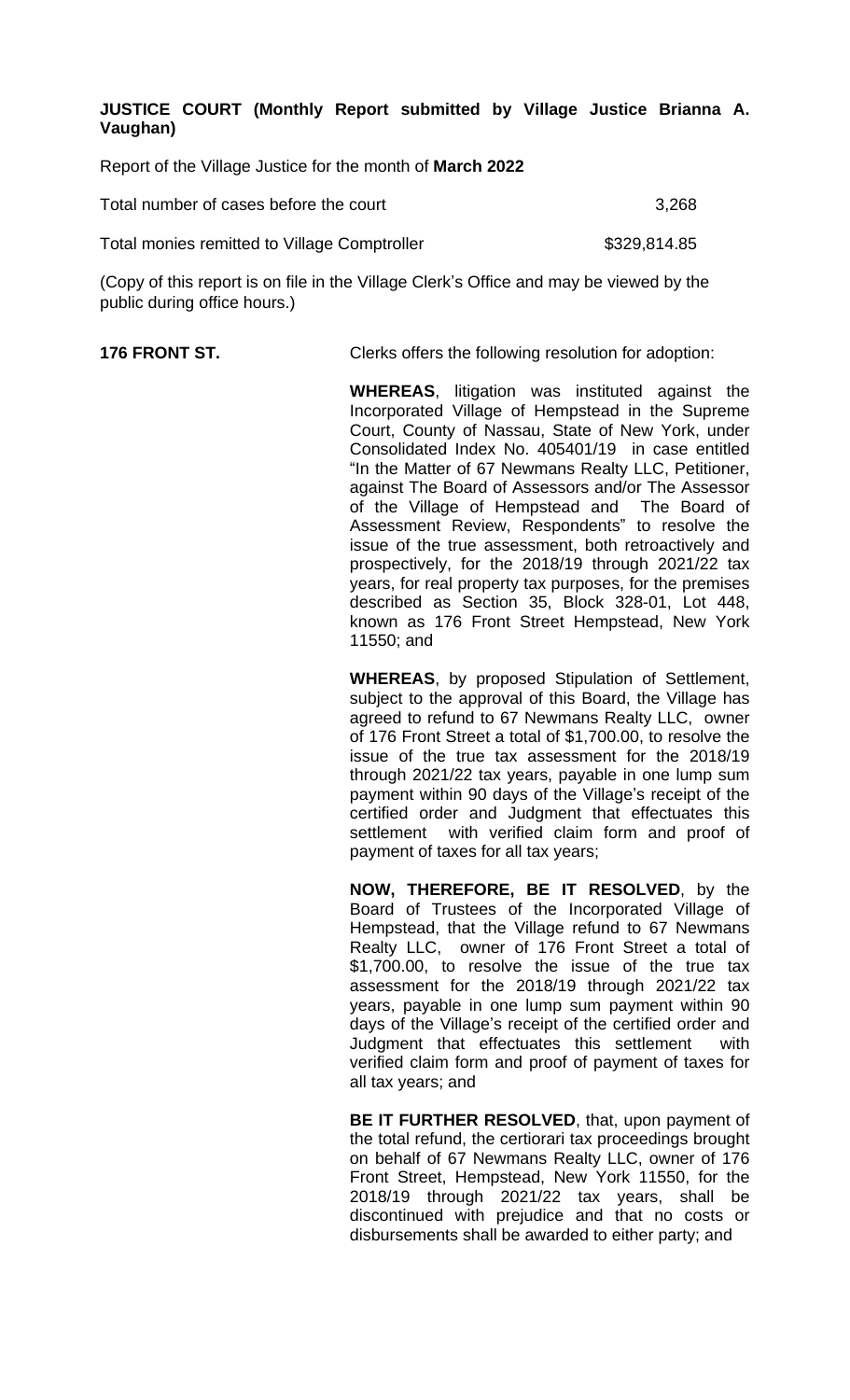**BE IT FURTHER RESOLVED**, that the issue of the prospective tax assessment for the tax years 2022/23, 2023/24 and 2024/25 will be \$16,750.00 and that no protest will be filed by 67 Newmans Realty LLC, owner of 176 Front Hempstead, New York 11550, for the tax years 2022/23, 2023/24 and 2024/25; and

**BE IT FURTHER RESOLVED**, that refund interest is waived unless payment of the refund is delinquent; and

**BE IT FURTHER RESOLVED**, that the Superintendent of Tax & Water is directed to issue an amended tax bill to reflect the reduction in assess value in the 2022/23 year's taxes; and

**BE IT FURTHER RESOLVED**, that the Office of the Village Attorney is authorized to execute a Stipulation of Settlement and any related documents consistent with this Resolution.

Moved by Trustee Boone Seconded by Trustee Griffith

AYES: Trustees Daniels, Griffith, Boone; Mayor **Hobbs** NOES: None ABSENT: Trustee Burroughs

**330 FULTON AVE.** Clerks offers the following resolution for adoption:

**WHEREAS**, Iglesia de Dios de La Profecia. (hereinafter referred to as "Iglesia Profecia"), a notfor-profit Church located at 330 Fulton Avenue, Hempstead, New York 11550, Section 34, Block 340, Lot 31, has always applied for and received tax exemption pursuant to NYRPTL; and

**WHEREAS**, Iglesia Profecia failed to file for a tax exemption for the tax years 2021 and 2022; and

**WHEREAS**, Section 420-a(11) of the Real Property Tax Law provides for a retroactive tax exemption for a religious institution provided it is acceptable to the Village Assessor; and

**WHEREAS**, the Assessor has advised that the retroactive tax exemption is acceptable to her, since Iglesia Profecia already has a tax exemption for 2021 and 2022.

**NOW, THEREFORE, BE IT RESOLVED** that a tax exemption is granted to Iglesia Profecia for tax years 2021 and 2022; and

**BE IT FURTHER ADVISED** that the Superintendent of Tax and Water is directed to vacate any and all tax obligations not yet ripe for lien status which may be

**VACATING TAXES**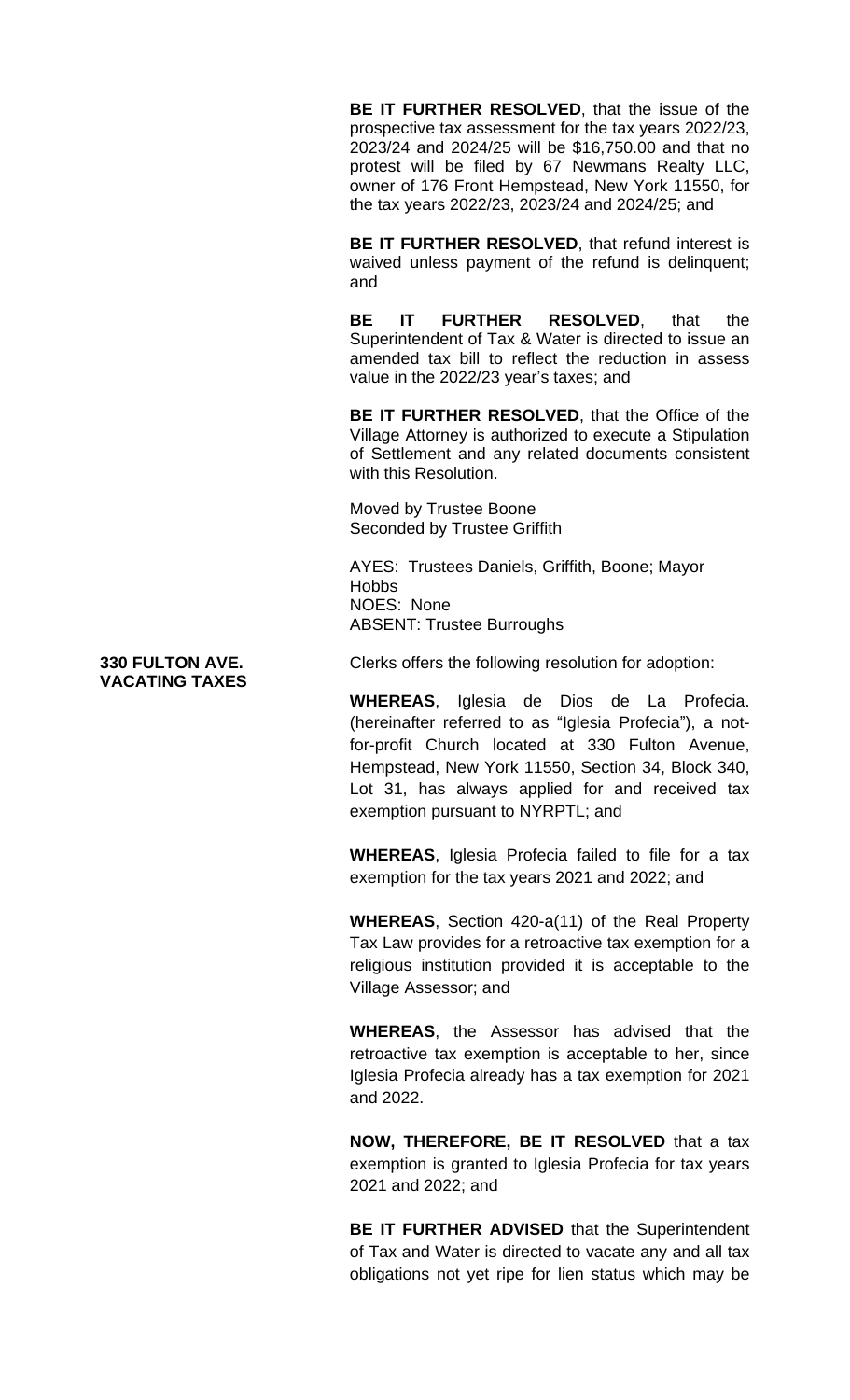due regarding the said premises and all tax liens, for the premises described as 330 Fulton Ave, Hempstead, New York 11550, Section 34 Block 340 Lot 31.

Moved by Trustee Boone Seconded by Trustee Griffith

AYES: Trustees Daniels, Griffith, Boone; Mayor **Hobbs** NOES: None ABSENT: Trustee Burroughs

# **DENIAL BUSINESS LICENSE**

LOS AMIGOS DELI Clerks offers the following resolution for adoption:

**WHEREAS**, the Village Clerk of the Incorporated Village of Hempstead pursuant to §86-5 of the Village Code denied the business license application of Los Amigos Deli Bodega Hispana Corp., (herein after "Los Amigos Deli") seeking to conduct business at 156-158 Main Street, Hempstead, NY 11550.; and

**WHEREAS**, upon Los Amigos Deli's request a public hearing was held on April 5, 2022, at 6:15 p.m.; and

**WHEREAS**, Los Amigos and its attorney appeared for said public hearing and appealed the Village Clerk's denial of its business license application before the Mayor and Board of Trustees of the Incorporated Village of Hempstead; and

**NOW, THEREFORE, BE IT RESOLVED** that the Board of Trustees of the Village of Hempstead, hereby **upholds** the denial of Los Amigos Deli's business license application.

Moved by Mayor Hobbs Seconded by Trustee Boone

AYES: Trustees Daniels, Griffith, Boone; Mayor **Hobbs** NOES: None ABSENT: Trustee Burroughs

# **RECOMMENDATIONS**

**TRAFFIC & SAFETY BOARD** Clerks offers the following resolution for adoption:

The following recommendations were made at the **Traffic Safety Board Meeting** held on **April 25, 2022.**

1. Remove all "No Parking 9AM – 4PM" signs along the north side of EAST MARSHALL STREET from South Franklin Street to 250 feet east of South Franklin Street.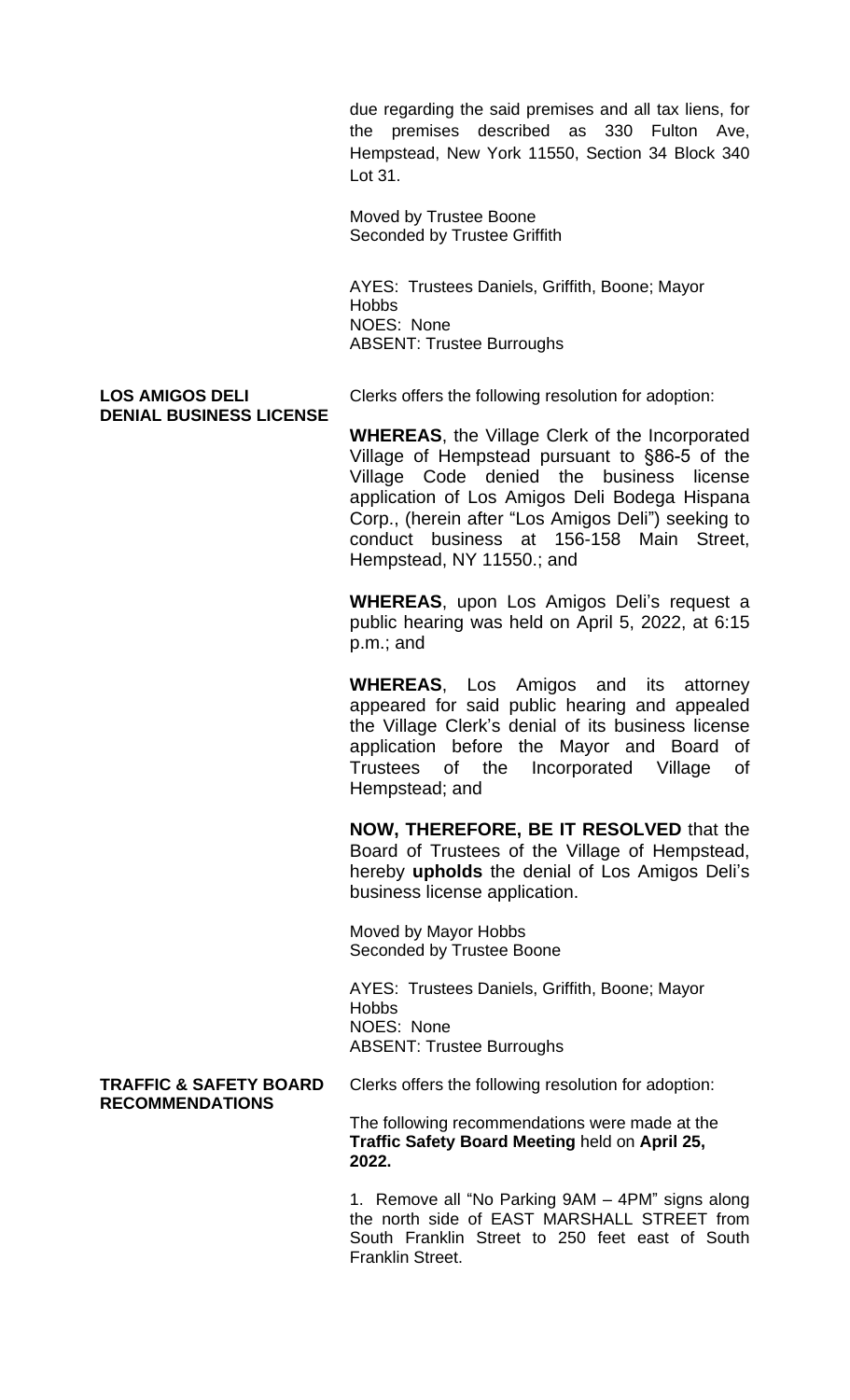2. Remove all "No Parking 8AM – 4PM" signs along the south side of EMERY STREET from South Franklin Street to 375 feet east of South Franklin Street.

3. Install a "No Parking Here to Corner" sign with an arrow pointing west on the north side of EAST MARSHALL STREET, 50 feet east of South Franklin Street.

4. Install a "No Parking Here to Corner" sign with an arrow pointing west on the south side of EMERY STREET, 66 feet east of South Franklin Street.

Moved by Trustee Griffith Seconded by Trustee Boone

AYES: Trustees Daniels, Griffith, Boone; Mayor **Hobbs** NOES: None

**SEBASTIAN W. NICHOLAS** Clerks offers the following resolution for adoption:

Moved by Trustee Boone that Sebastian W. Nicolas was accepted as a member of the Hempstead Fire Department by the Hempstead Fire Department Board of Fire Commissioners.

Seconded by Trustee Griffith

AYES: Trustees Daniels, Griffith, Boone; Mayor Hobbs NOES: None

**CHILD CARE COUNCIL OF** Clerks offers the following resolution for adoption: **NASSAU INC.**

> Moved by Trustee Boone that authorization be granted for Child Care Council of Nassau Inc., 99 Quentin Roosevelt Blvd, Suite 201, Garden City, New York, 11530 to hold a Community Outreach Event on Saturday, August 13, 2022, (Rain Date August 20, 2022) **from 9:00 am to 5:00 pm** at Municipal Parking Field #1, with a total cost of \$1,134.00, to be paid 30 days prior to the event. Said permission is contingent upon: compliance with the rules and regulations of the Hempstead Police Department and all liability in connection with the holding of this event and observance of the Code of the Village of Hempstead as it applies to group gatherings of this type; the filling of all appropriate insurance as determined by the Board herein; and indemnification and the execution of a hold harmless agreement on such terms and conditions as may be acceptable to the Village Attorney.

Seconded by Trustee Daniels

AYES: Trustees Daniels, Boone, Burroughs; Mayor **Hobbs** NOES: None ABSENT: Trustee Griffith

**WORKERS COMPENSATION** Clerks offers the following resolution for adoption: